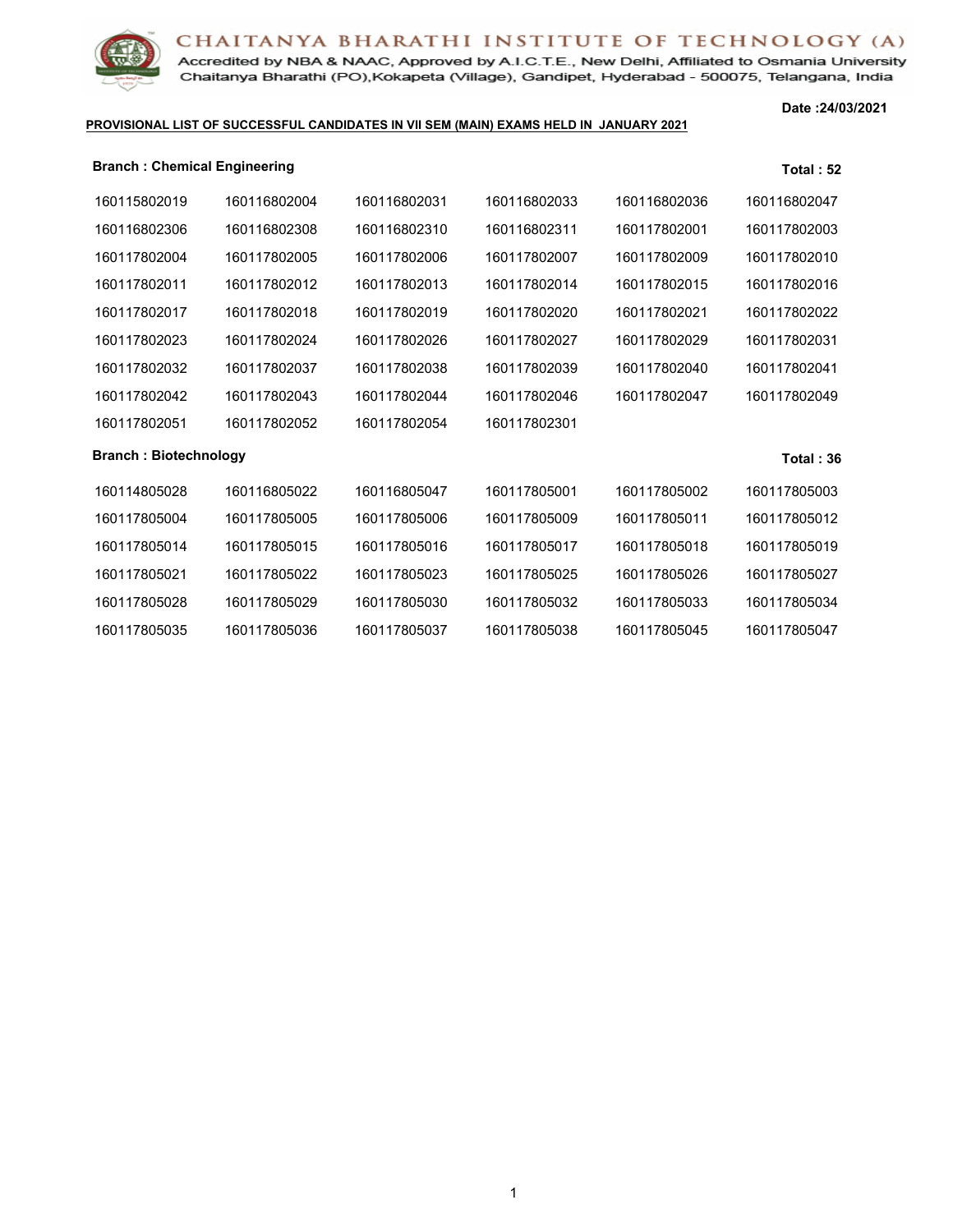

Accredited by NBA & NAAC, Approved by A.I.C.T.E., New Delhi, Affiliated to Osmania University Chaitanya Bharathi (PO), Kokapeta (Village), Gandipet, Hyderabad - 500075, Telangana, India

**B.Tech (Biotech) VII SEM (Main) Examination held in January 2021**

**The Candidates with the following roll numbers have failed in the subjects mentioned against their roll numbers.**

|     |                     | <b>DSP</b> | <b>PB</b> | AB             | <b>BDC</b>     | <b>CABI</b>    | CВ      | <b>IPRRA&amp;CT</b> | <b>DSP Lab</b> | <b>TC Lab</b> | Proj Sem |  |  |  |
|-----|---------------------|------------|-----------|----------------|----------------|----------------|---------|---------------------|----------------|---------------|----------|--|--|--|
| Sno | Roll.No.<br>16BTC41 | 16BTC42    | 16BTC43   | <b>16BTC44</b> | <b>16BTC45</b> | <b>16BTE47</b> | 16BTE48 | 16BTC49             | 16BTC50        | 16BTC51       |          |  |  |  |
|     | 160117805041        | Fail       | Pass      | Pass           | Pass           | Pass           | Pass    |                     | Pass           | Pass          | Pass     |  |  |  |
|     | 160117805044        | Pass       | Pass      | Pass           | Pass           | Pass           |         | Pass                | Pass           | Fail          | Pass     |  |  |  |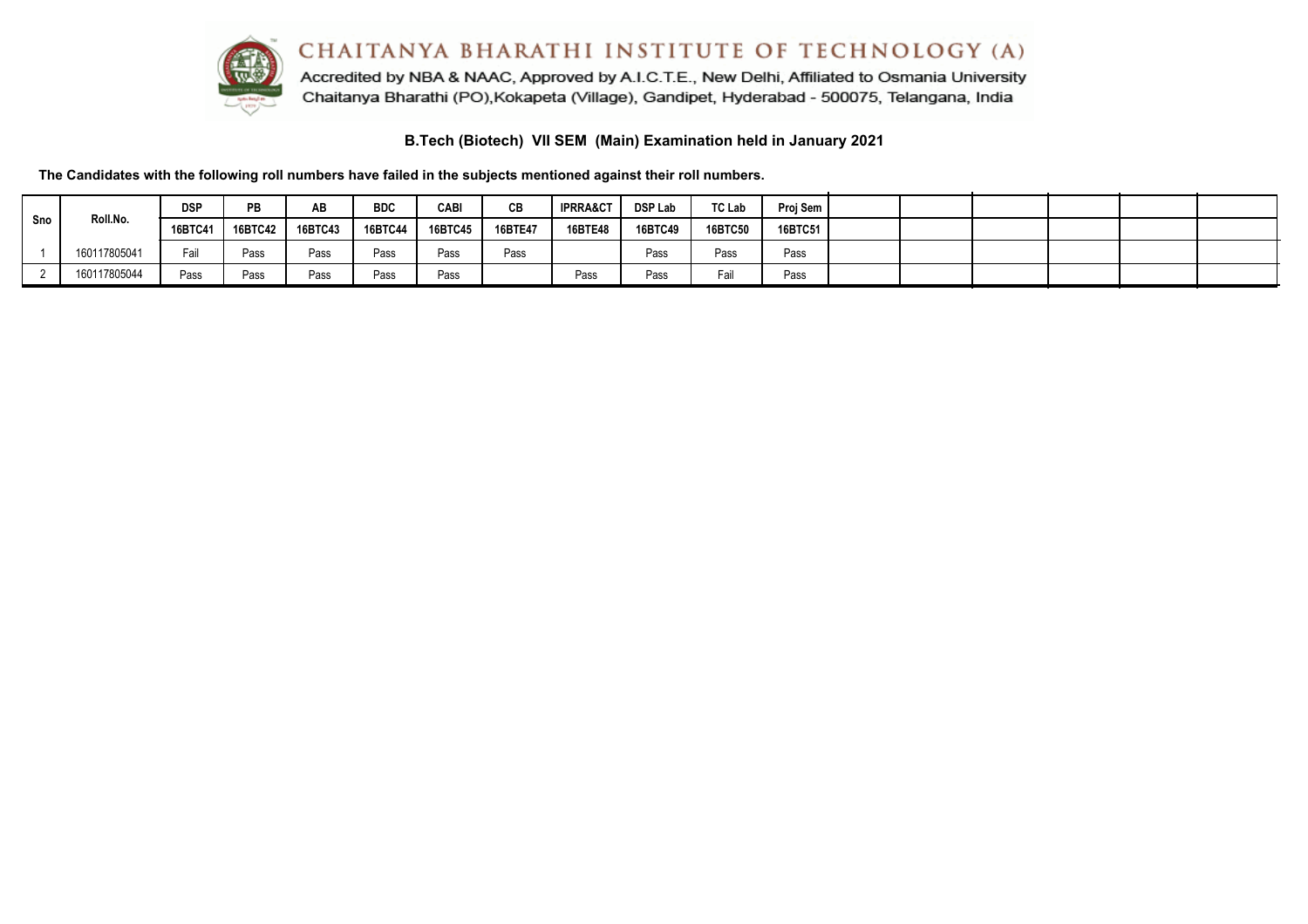

Accredited by NBA & NAAC, Approved by A.I.C.T.E., New Delhi, Affiliated to Osmania University Chaitanya Bharathi (PO), Kokapeta (Village), Gandipet, Hyderabad - 500075, Telangana, India

## **RESULTS**

Page 1 of 1

Branch: Chemical Engineering **Course/Sem: B.Tech VII SEM(Suppl) Examinations (R16)** Held in: January 2021

|                |             |             | <b>EDD Labd</b> | <b>MTO Lab</b> | <b>MTO-II</b>  | <b>PCPI</b>    | <b>PED</b>     | TP             |
|----------------|-------------|-------------|-----------------|----------------|----------------|----------------|----------------|----------------|
|                |             |             | <b>16CHC28</b>  | <b>16CHC29</b> | <b>16CHC24</b> | <b>16CHE13</b> | <b>16CHC26</b> | <b>16CHC27</b> |
| <b>Roll No</b> | <b>SGPA</b> | <b>CGPA</b> | Grade           | Grade          | Grade          | Grade          | Grade          | Grade          |
| 160116802030   | 6.44        |             | A               | A+             | O              |                | A+             | O              |
| 160116802312   |             |             |                 |                | A+             | F(Ab)          |                |                |